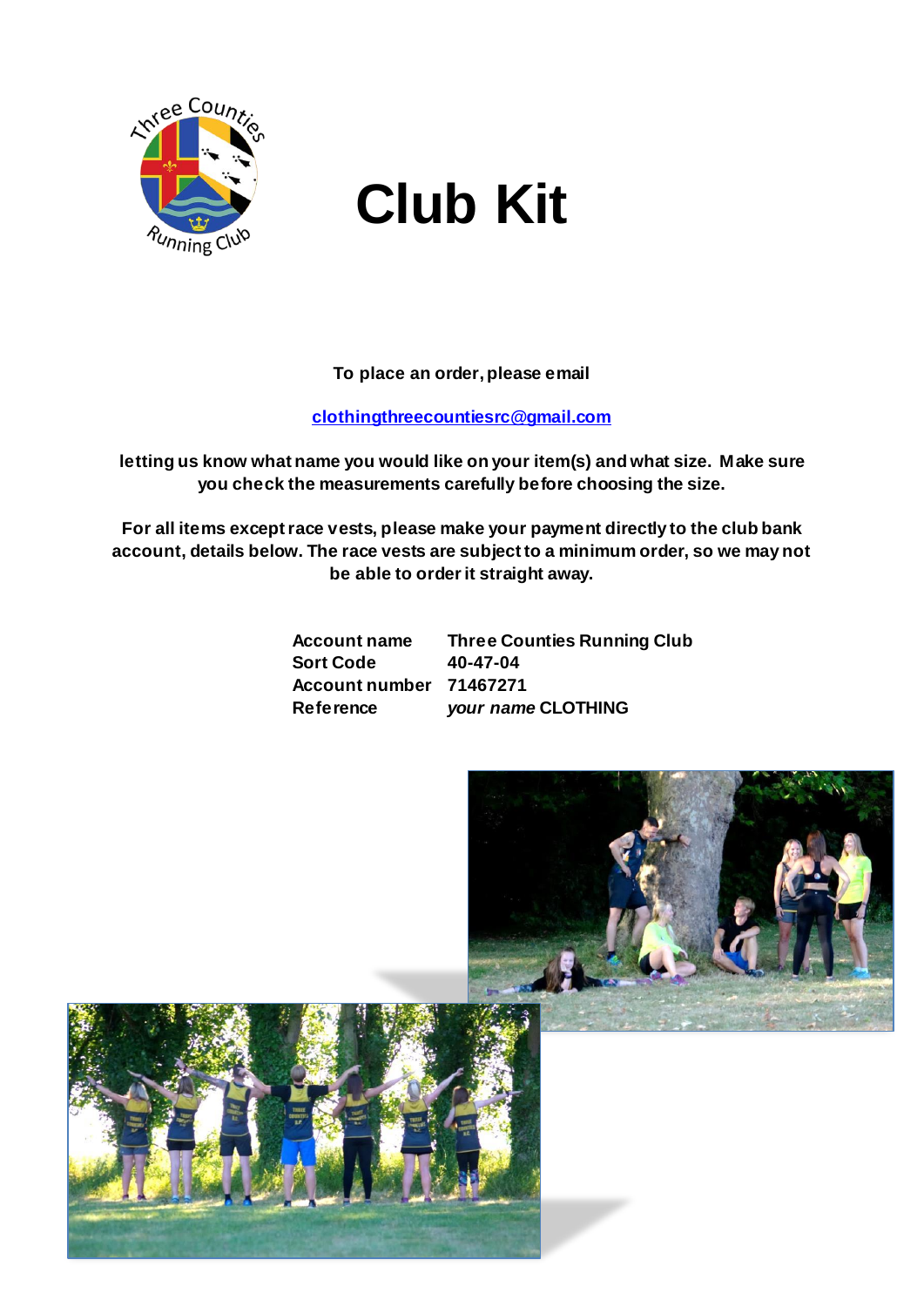

#### **Zoody**

**£25.00**

**Material:**80% ringspun cotton/20% polyester.

- $\blacktriangle$ Soft cotton faced fabric.
- $\pmb{\epsilon}$ Double fabric hood w ith contrast inner.
- $\pmb{\epsilon}$ Contrast flat lace draw cord.
	- $\pmb{\epsilon}$ Full length contrast plastic zip.
	- $\mathbf{E}^{\pm}$ Front pouch pockets.
	- £. Right front pocket has a small hidden opening for ear phone cord.
	- $\mathbf{E}$ Hidden ear phone loops.
	- $\pmb{\epsilon}$ Ribbed cuffs and hem.
	- Tear out label.  $\pmb{\epsilon}$
- $\mathbf{C}$  . Unisex

| Size                          | S M | L XL XXL |  |
|-------------------------------|-----|----------|--|
| Chest (to fit) 36 40 44 48 52 |     |          |  |

**Material:**80% ringspun cotton/20% polyester

| polyester                                                                                                               |                    |                                                                  |
|-------------------------------------------------------------------------------------------------------------------------|--------------------|------------------------------------------------------------------|
| Drop shoulder style.                                                                                                    |                    |                                                                  |
| 6<br>Soft cotton faced fabric.                                                                                          |                    |                                                                  |
| Double fabric hood with contrast<br>inner.<br>Contrast flat lace draw cord.<br>c<br>Front pouch pocket with opening for | <b>Hoody</b>       |                                                                  |
| ear phone cord feed.                                                                                                    |                    |                                                                  |
| Hidden ear phone loops.                                                                                                 |                    |                                                                  |
| Ribbed cuffs and hem.                                                                                                   | £22.00             |                                                                  |
| Tear out label.<br>6<br>Unisex                                                                                          |                    |                                                                  |
| 36 40<br>44<br>48<br>52<br>Chest (to fit)                                                                               |                    |                                                                  |
|                                                                                                                         | Men's              | Material: 100% polyester.                                        |
|                                                                                                                         | <b>Performance</b> | Quick drying textured fabric.                                    |
|                                                                                                                         |                    | Taped neck.                                                      |
|                                                                                                                         | <b>T-Shirt</b>     | Self fabric bound collar.                                        |
|                                                                                                                         |                    | Cover stitching at raglan seams.<br>Twin needle sleeves and hem. |
|                                                                                                                         |                    |                                                                  |
|                                                                                                                         | <b>Black</b>       |                                                                  |

**£15.00**

**Yellow**

**£18.00**

| Size                                |  |  | SMLXLXXL |
|-------------------------------------|--|--|----------|
| Chest (to fit) 34/36 38 40 42 44/46 |  |  |          |

All prices include personalisation on right chest, TCRC Logo on left chest, and 'Three Counties RC' printed on the reverse, where possible.

NB Garment sizes are approximate and for guidance only.

**THREE COUNTIES** 

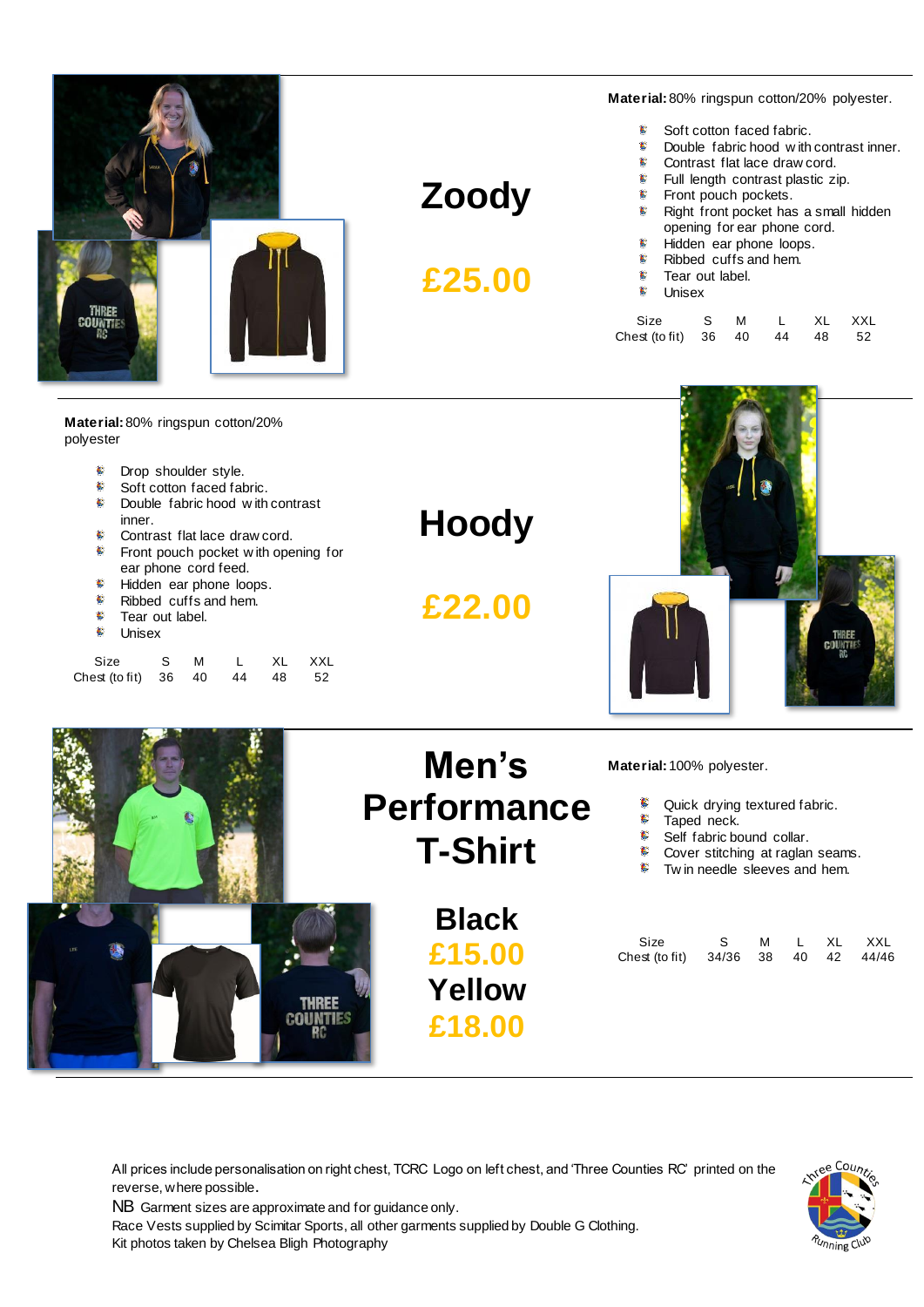**Material:**100% polyester.

- $\pmb{\epsilon}$ Quick drying textured fabric.
- $\mathbf{C}$ Taped neck.
- $\mathbf{E}^{\top}$ Self fabric bound collar.
- $\mathbf{E}^{\top}$ Cover stitched raglan seams.
- **Twin needle sleeves and hem**

| Size           | S   | M  |    | XL |
|----------------|-----|----|----|----|
| Chest (to fit) | 32  | 34 | 36 | 38 |
| Ladiessize     | 10. | 12 | 14 | 16 |



**Black £15.00 Yellow £18.00**





**Material:**50% polyester/50% cotton.

- $\mathbf{C}$ Pre-shrunk.
- **Moisture w icking properties.**
- Self fabric taped neck.
- Three w oodtone button placket.
- Cuffed sleeves.
- Tubular knit.
- $\bullet$  Tw in needle hem.
- **F** Heat transfer label.

| Size  | S. | M                    |  | XL XXL |
|-------|----|----------------------|--|--------|
| Chest |    | 34/36 38/40 42/44 46 |  | -48    |

**Polo Shirt Black**

**£15.00**



All prices include personalisation on right chest, TCRC Logo on left chest, and 'Three Counties RC' printed on the reverse, where possible.

NB Garment sizes are approximate and for guidance only.

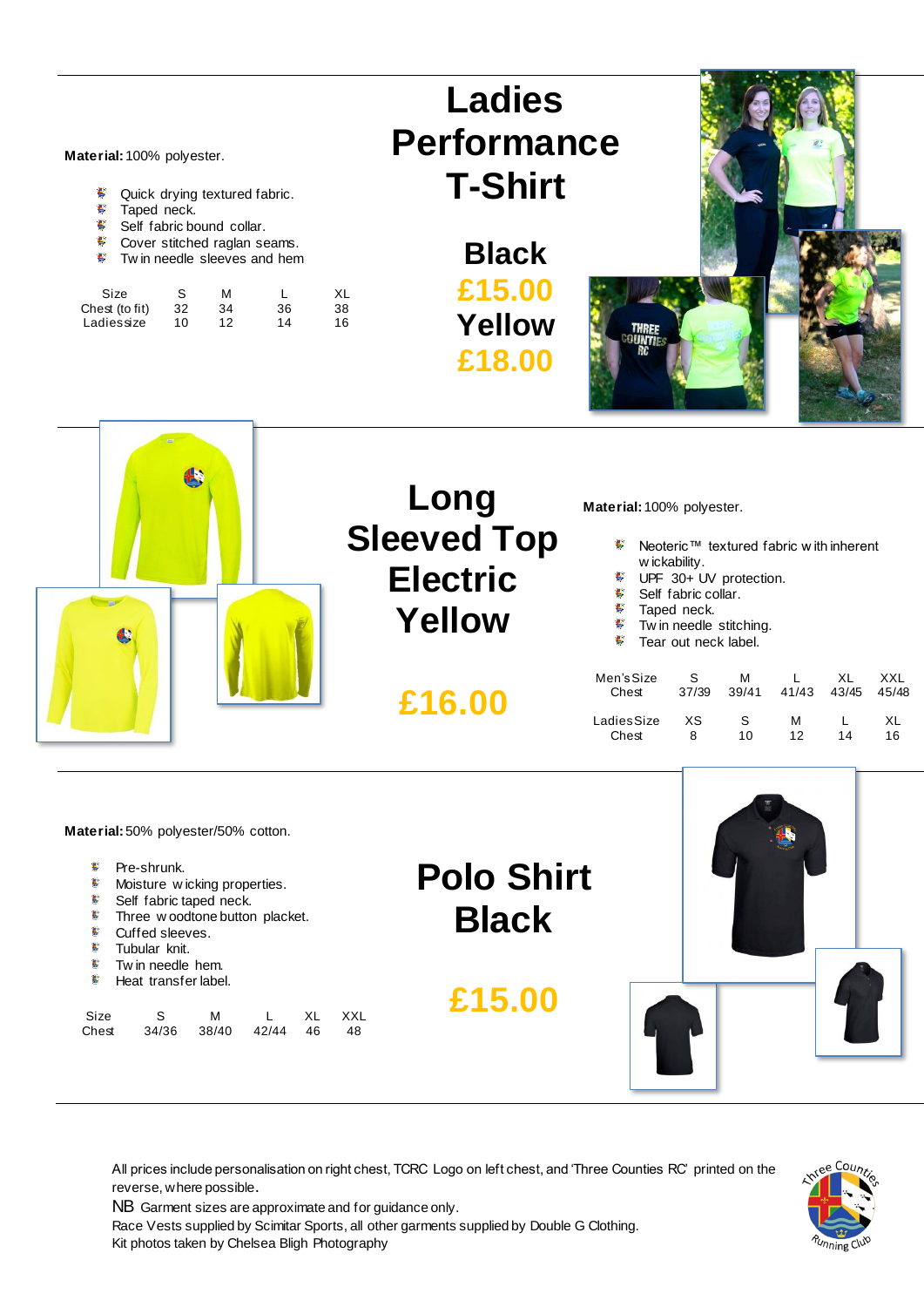

**Crop Top Black**

**£23.00**

**Material:**90% nylon/10% elastane.

- $\mathbf{C}$ Double layered for extra support.
- $\pmb{\epsilon}$ Self fabric bound neckline and
- armholes.  $\mathbf{E}$ Racer back.
- $\mathbf{E}$ Elasticated hem.

| Size                         | S.           | м              |                |
|------------------------------|--------------|----------------|----------------|
| Chest (to fit)<br>Ladiessize | 30/32<br>6/8 | 32/34<br>10/12 | 34/36<br>14/16 |
|                              |              |                |                |

**Material:**100% polyester.

| 6            | Relaxed fit.                   |  |
|--------------|--------------------------------|--|
| €.           | Neoteric™ textured fabric with |  |
|              | inherent wickability.          |  |
| 6            | UPF 30+ UV protection.         |  |
| €.           | Self fabric collar.            |  |
| $\mathbf{E}$ | Taped neck.                    |  |
|              |                                |  |

- Tear out neck label.
- ŧ. Unisex

| Size  | XS. | S.  | м   |      | XL    |
|-------|-----|-----|-----|------|-------|
| Chest | -26 | 28  | 30. | 32   | -34   |
| Age   | 3-4 | 5-6 | 7-8 | 9-11 | 12-13 |

### **Children's T-Shirt Black**

**£11.00**





#### **Children's Vest Black**

**£10.50**

**Material:**100% polyester.

- € Sporty fit.
- € Neoteric™ textured fabric w ith inherent w ickability.
- UPF 30+ UV protection.
- Self fabric bound neck and armholes.
- £. Curved back hem.
- $\pmb{\epsilon}$ Name label.
- **F** Tear out label.
- **S** Unisex

| Size           | XS X | S S     | M   | $\mathbf{L}$ | XL.   |
|----------------|------|---------|-----|--------------|-------|
| Chest (to fit) |      | 21 23   | -26 | - 28         | -30   |
| Age            |      | 3-4 5-6 |     | 7-8 9-11     | 12-13 |

All prices include personalisation on right chest, TCRC Logo on left chest, and 'Three Counties RC' printed on the reverse, where possible.

NB Garment sizes are approximate and for guidance only.

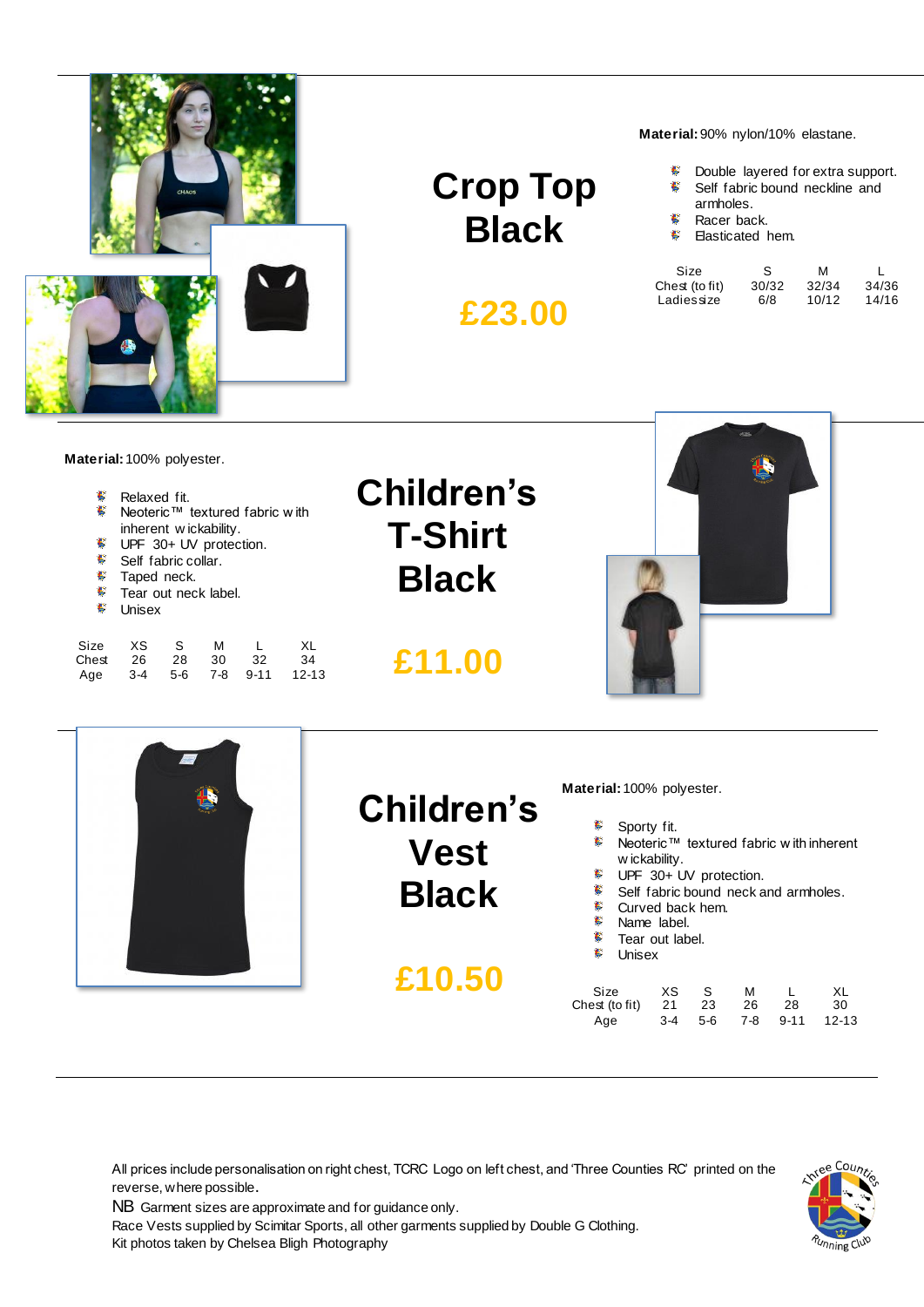**Material:**100% polyester.

- $\mathbf{E}$ Quick drying lightw eight textured fabric.
- ¢ Self fabric bound neck and armholes.
- $\mathbf{E}$  . Racer back style.
- $\mathbf{E}^{\left(1\right)}$ Tw in needle stitching.
- **Wear for training**

| Size           | S   | м  |    | XL |
|----------------|-----|----|----|----|
| Chest (to fit) | 32  | 34 | 36 | 38 |
| Ladiessize     | 10. | 12 | 14 | 16 |

**Ladies Training Vest Black**

#### **£13.00**





## **Men's Training Vest Black**

**£13.00**

**Material:**100% polyester.

- **Quick drying lightw eight textured** fabric.
- £. Self fabric bound neck and armholes.
- $\epsilon$ Tw in needle stitching.
- **Wear for training**

| Size                                |  |  | S M L XL XXL |
|-------------------------------------|--|--|--------------|
| Chest (to fit) 34/36 38 40 42 44/46 |  |  |              |

| ¢, | Three Counties Running Club team |  |  |
|----|----------------------------------|--|--|
|    | running vest                     |  |  |

- $\pmb{\epsilon}$ Wear w ith pride at all events
- $\pmb{\epsilon}$ Fully sublimated in club colours
- $\mathbf C$ Personalised

| Size<br>Chest (cm)<br>Waist (cm) | ХS<br>86<br>71-76 | S<br>94<br>76-81 | м<br>102<br>81-86 | 110<br>$86 - 9$ |
|----------------------------------|-------------------|------------------|-------------------|-----------------|
| Size                             | XL                | 2XL              | 3XL               |                 |
| Chest (cm)                       | 115               | 120              | 125               |                 |
| Waist (cm)                       | 91-96             | 96-101           | 101-106           |                 |

**Men's Club Race Vest**

**£29.00**



All prices include personalisation on right chest, TCRC Logo on left chest, and 'Three Counties RC' printed on the reverse, where possible.

NB Garment sizes are approximate and for guidance only.